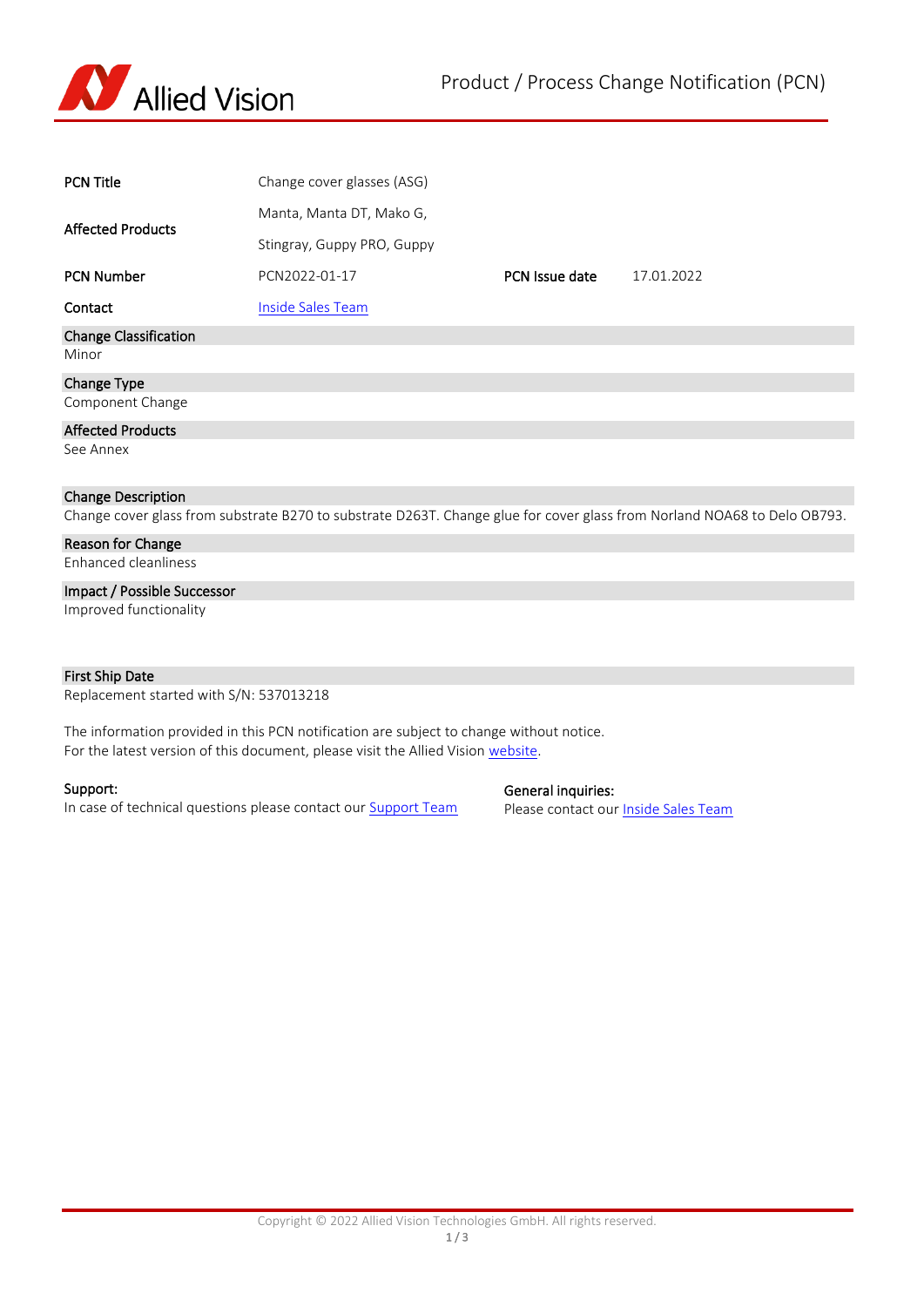

## Annex Item no. affected products

|            | E0010062 | E0020100 | E0020207 | E0020608 | E0020764 | E0022059 | E0022574 |
|------------|----------|----------|----------|----------|----------|----------|----------|
| 1000000138 | E0010066 | E0020101 | E0020211 | E0020610 | E0020766 | E0022066 | E0022578 |
| 10533      | E0020000 | E0020102 | E0020215 | E0020617 | E0020767 | E0022067 | E0022582 |
| 10591      | E0020002 | E0020104 | E0020220 | E0020618 | E0020773 | E0022075 | E0022586 |
| 11137      | E0020004 | E0020105 | E0020222 | E0020627 | E0020784 | E0022077 | E0022588 |
| 11138      | E0020006 | E0020106 | E0020223 | E0020628 | E0020789 | E0022094 | E0022600 |
| 11164      | E0020008 | E0020110 | E0020233 | E0020630 | E0020790 | E0022127 | E0022602 |
| 11168      | E0020010 | E0020113 | E0020243 | E0020633 | E0020800 | E0022140 | E0022617 |
| 11279      | E0020012 | E0020114 | E0020300 | E0020634 | E0020802 | E0022142 | E0022627 |
| 11326      | E0020014 | E0020116 | E0020500 | E0020637 | E0020804 | E0022143 | E0022629 |
| 11402      | E0020020 | E0020117 | E0020502 | E0020638 | E0020806 | E0022164 | E0022639 |
| 11550      | E0020033 | E0020121 | E0020504 | E0020640 | E0020819 | E0022171 | E0022647 |
| 11707      | E0020034 | E0020122 | E0020505 | E0020643 | E0020824 | E0022176 | E0022652 |
| 12770      | E0020035 | E0020123 | E0020510 | E0020644 | E0020825 | E0022181 | E0022654 |
| 12949      | E0020036 | E0020125 | E0020516 | E0020646 | E0020828 | E0022184 | E0022658 |
| 13250      | E0020037 | E0020126 | E0020518 | E0020647 | E0020830 | E0022185 | E0022660 |
| 13499      | E0020038 | E0020127 | E0020522 | E0020654 | E0022000 | E0022193 | E0022662 |
| 13509      | E0020039 | E0020128 | E0020526 | E0020658 | E0022002 | E0022194 | E0022702 |
| 14244      | E0020040 | E0020129 | E0020534 | E0020660 | E0022004 | E0022207 | E0022704 |
| 14245      | E0020041 | E0020140 | E0020535 | E0020662 | E0022006 | E0022218 | E0022706 |
| 14354      | E0020045 | E0020142 | E0020539 | E0020664 | E0022008 | E0022219 | E0022708 |
| 2489       | E0020050 | E0020143 | E0020542 | E0020672 | E0022010 | E0022225 | E0022711 |
| 4332       | E0020053 | E0020149 | E0020546 | E0020702 | E0022012 | E0022234 | E0022713 |
| 4332-06    | E0020055 | E0020152 | E0020547 | E0020704 | E0022014 | E0022237 | E0022714 |
| 4720       | E0020058 | E0020156 | E0020548 | E0020706 | E0022019 | E0022239 | E0022715 |
| 4720-06    | E0020060 | E0020160 | E0020554 | E0020708 | E0022020 | E0022241 | E0022716 |
| 5996       | E0020066 | E0020163 | E0020562 | E0020710 | E0022026 | E0022247 | E0022717 |
| 8840       | E0020067 | E0020164 | E0020563 | E0020715 | E0022028 | E0022248 | E0022718 |
| 8841       | E0020068 | E0020171 | E0020569 | E0020716 | E0022030 | E0022500 | E0022720 |
| 9361       | E0020069 | E0020172 | E0020572 | E0020717 | E0022032 | E0022502 | E0022721 |
| 9363       | E0020073 | E0020176 | E0020574 | E0020718 | E0022034 | E0022510 | E0022722 |
| 9364       | E0020074 | E0020177 | E0020578 | E0020722 | E0022036 | E0022516 | E0022724 |
| 9367       | E0020075 | E0020178 | E0020582 | E0020723 | E0022038 | E0022518 | E0022728 |
| 9605       | E0020076 | E0020179 | E0020583 | E0020724 | E0022040 | E0022522 | E0022729 |
| 9608       | E0020079 | E0020183 | E0020586 | E0020725 | E0022042 | E0022526 | E0022730 |
| 9610       | E0020080 | E0020189 | E0020588 | E0020730 | E0022046 | E0022530 | E0022746 |
| 9612       | E0020087 | E0020194 | E0020589 | E0020735 | E0022048 | E0022532 | E0022750 |
| E0010003   | E0020090 | E0020198 | E0020594 | E0020746 | E0022050 | E0022542 | E0022757 |
| E0010005   | E0020091 | E0020199 | E0020596 | E0020748 | E0022051 | E0022547 | E0022760 |
| E0010007   | E0020094 | E0020200 | E0020600 | E0020750 | E0022052 | E0022552 | E0022762 |
| E0010009   | E0020096 | E0020203 | E0020603 | E0020758 | E0022053 | E0022553 | E0022763 |
| E0010011   | E0020098 | E0020205 | E0020607 | E0020763 | E0022058 | E0022572 | E0022766 |

Copyright © 2022 Allied Vision Technologies GmbH. All rights reserved.